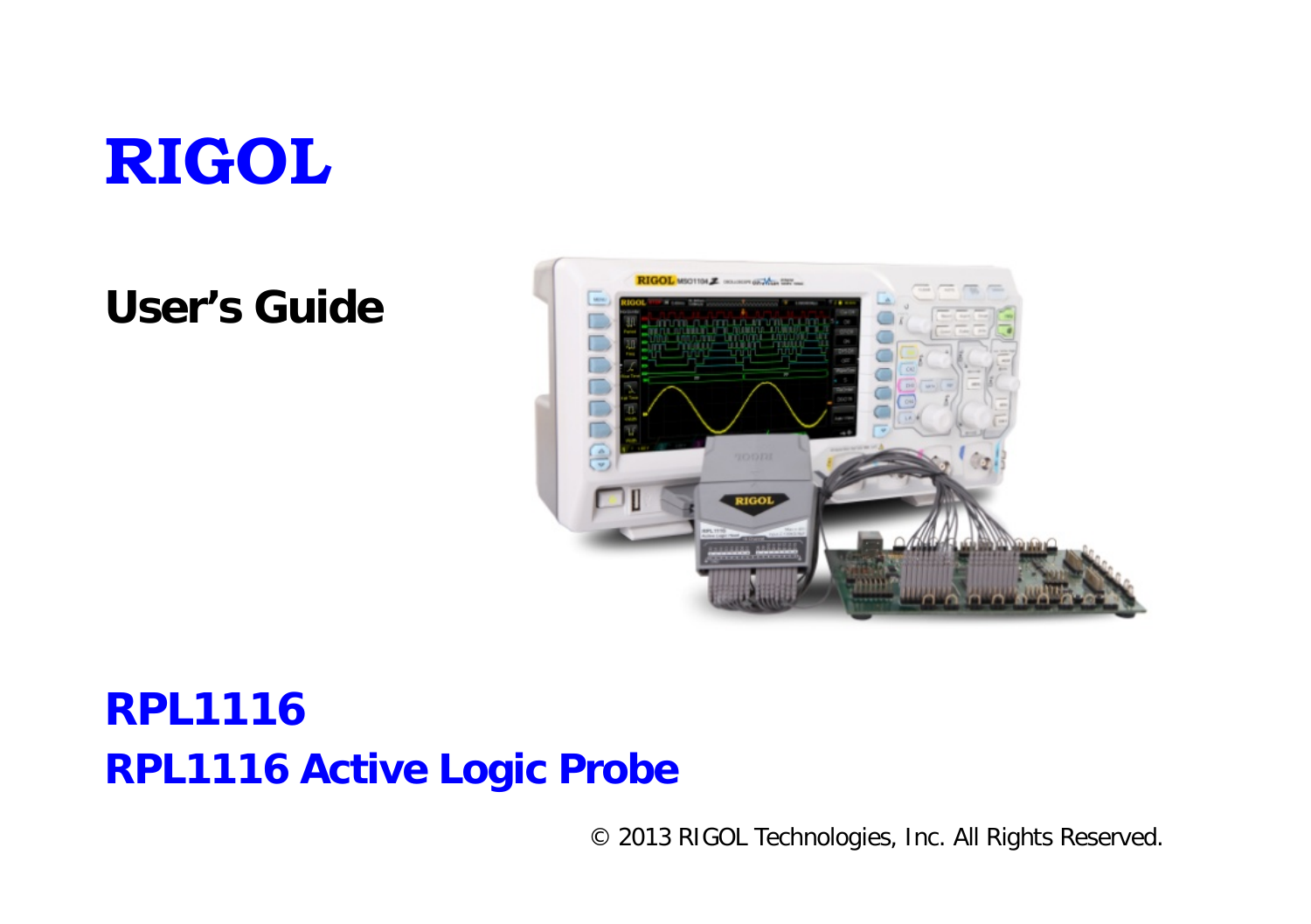#### **General Safety Summary**

- ÷ Connect and disconnect the probe properly.
- ÷ Observe all terminals ratings.
- 4 Do not touch exposed connections and components after power on.
- $\ddot{}$ Do not operate with suspected failures.
- $\ddot{}$ Do not operate without covers.
- Æ. Do not operate in an explosive atmosphere.
- 4 Do not operate in wet conditions.
- Keep product surface clean and dry. ÷
- $\ddot{}$ Pay attention to handling safety.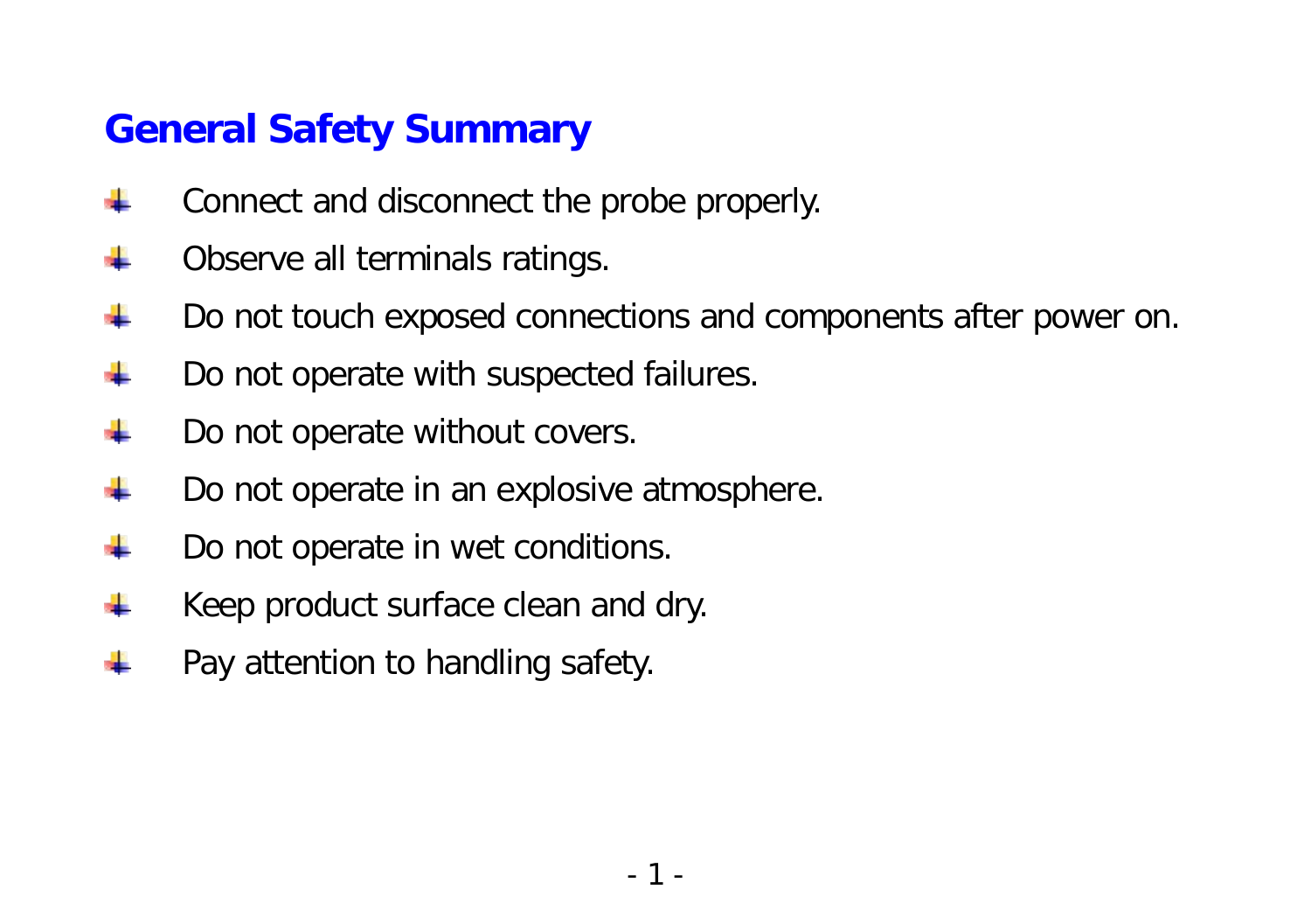#### **Product Overview**

Being a high-performance active logic probe, RPL1116 connects the digital signals under test to the MSO1000Z series digital oscilloscope to realize the logic analyzer function.



The 16 digital channels (D0-D15) of

RPL1116 are divided into two channel groups (D0-D7 and D8-D15) each of which includes signal interfaces and ground interfaces. All the channels are marked with different numbers on the label of the probe head to identify different channels. RPL1116 provides 16 signal leads and 16 ground leads to realize flexible connection of signals and reference ground. Users can calibrate the probe zero by using the auto-calibration function in the LA menu of the oscilloscope.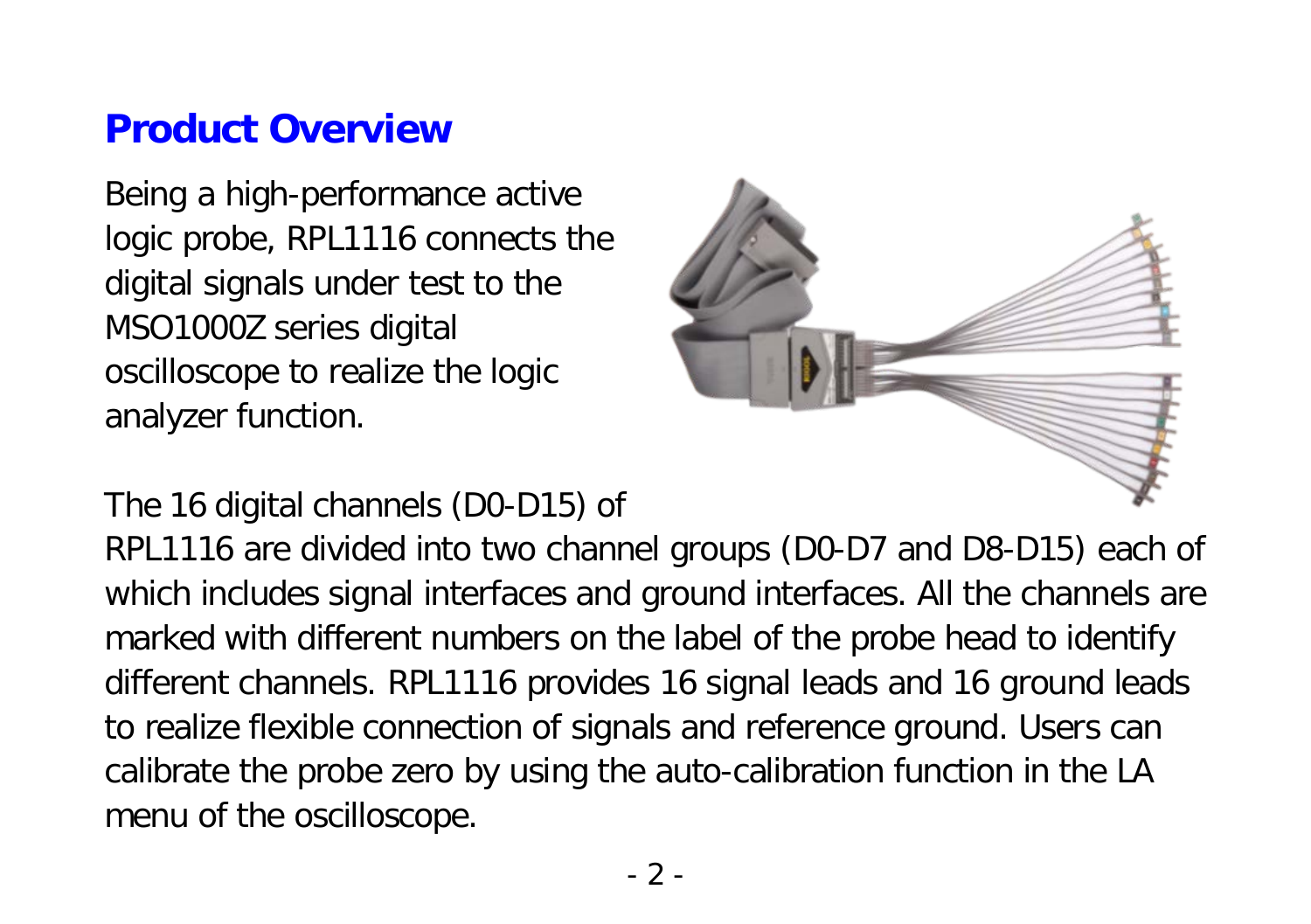# **The Using Method of the Logic Probe**

**1**. **Connect RPL1116 to the oscilloscope:** connect the active logic head to the main cable input, and then connect the main cable output to the digital signal input terminal at the front panel of the oscilloscope as shown in the figure below.

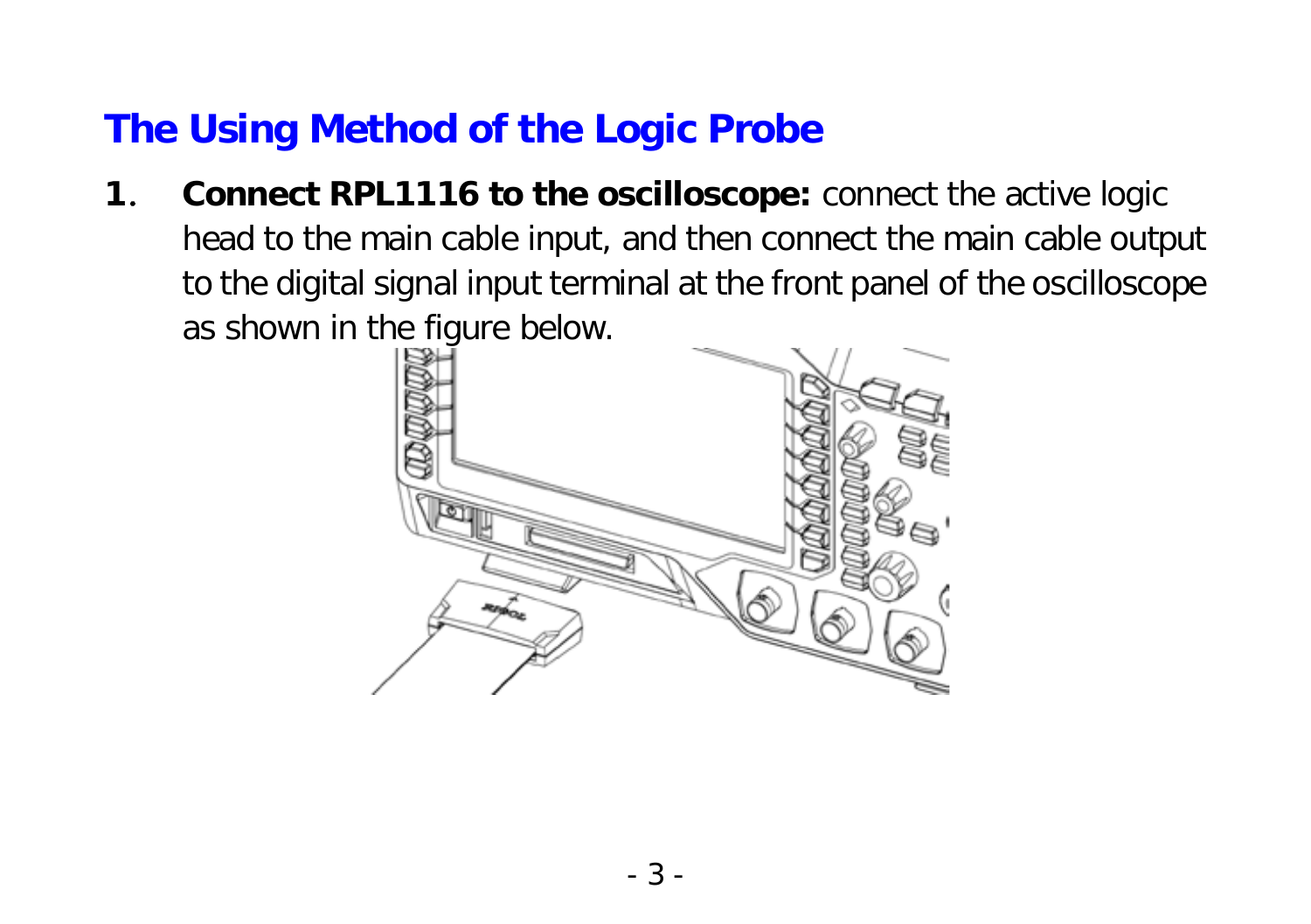- **2**. **Connect the signals under test to RPL1116:** users can connect any number ( $\leq 16$ ) of the signals under test to RPL1116 according to the test need. Note that the amplitude of the input signal should not exceed the maximum working voltage range of the probe. RPL1116 provides two connection methods to realize convenient and flexible detection.
	- Method one: users can connect the signals under test through the probe leads separately. You can easily identify the corresponding channel of each signal by the channel label on the probe leads and the color information on the probe head as shown in Figure 1.

**Note:** If crosstalk or ground bounce occurs during use, it might be caused when channels share a single ground lead. So you are recommended to add a ground wire to the signal lines of each channel and twist them.

 Method two: on the basis of method one, you can connect a grabber to each lead and connect it to the device under test as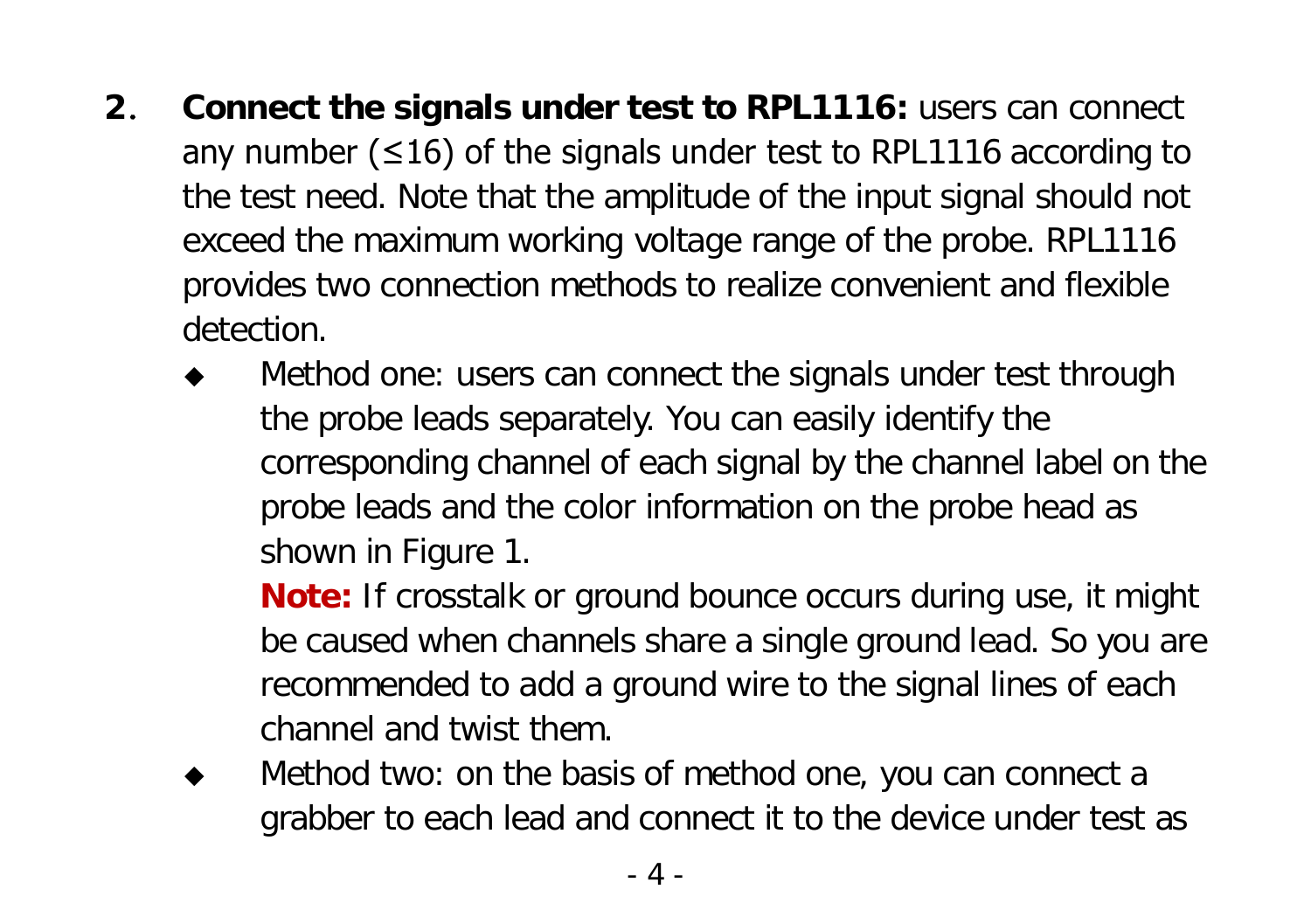

**3.** Set the probe: press LA at the front panel of the oscilloscope to enter the probe setting menu. Users can view and set the following parameters under this menu: threshold level (the threshold levels of D0-D7 and D8-D15 can be adjusted independently), waveform size (applicable to all the channels; wherein, item L is only available when the number of active channels is no more than 8), channel label, probe calibration and so on.

**Note:** When the probe is connected to the oscilloscope for the first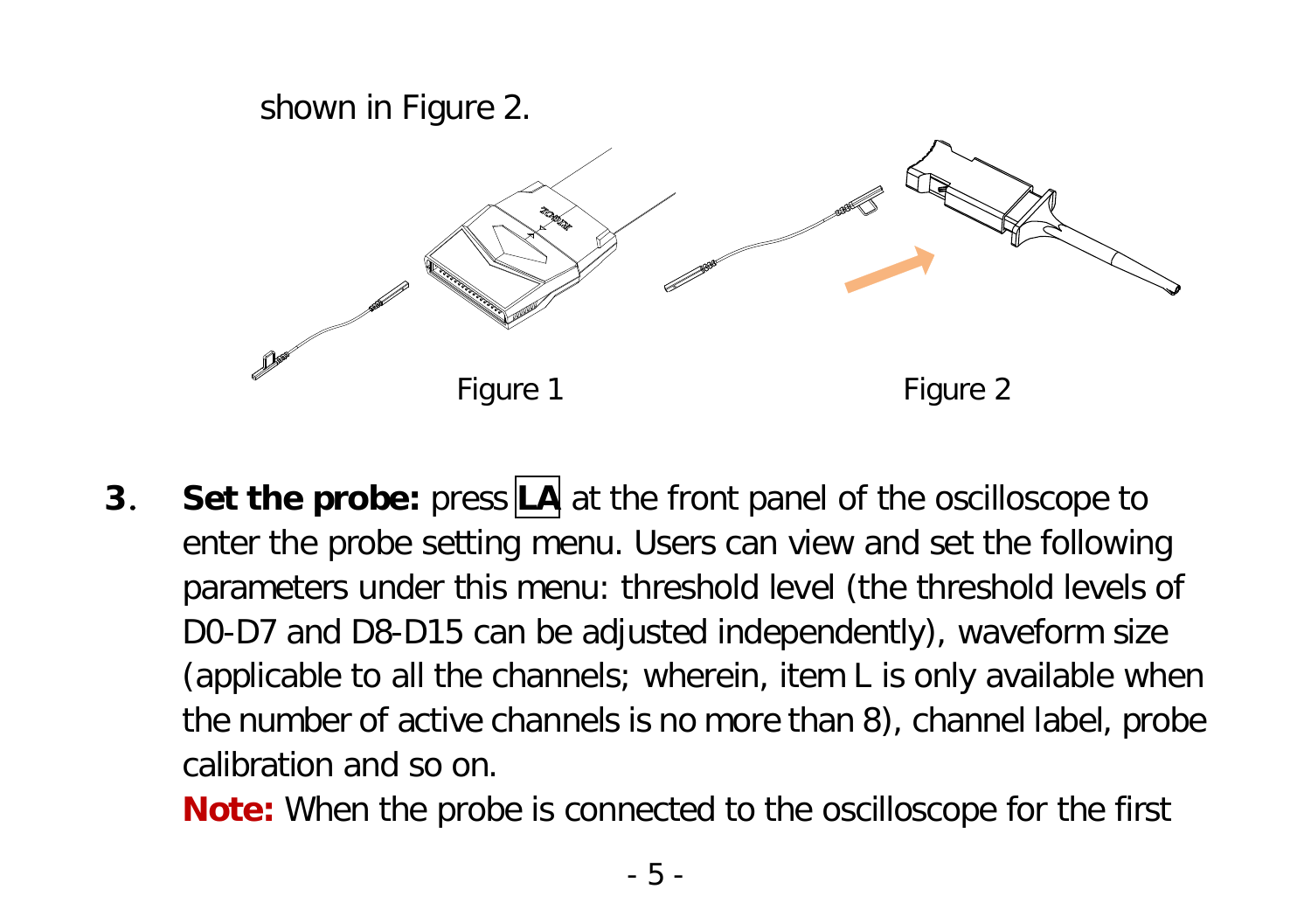time or the temperature change is more than 5 degrees, you are recommended to calibrate the probe zero using the auto-calibration function in the LA menu and please disconnect all the connections to the RPL1116 input terminal during the calibration.

**4**. **Function Check:** after finishing the above operations, the signal under test will be displayed on the corresponding digital channel on the oscilloscope screen. If no signal is displayed, please adjust the oscilloscope to select proper general settings (such as the trigger mode and timebase). If signal is still not displayed, please check the electric connection and parameter settings again or please try to use other probe (such as analog probe) to check the signal state of the test point.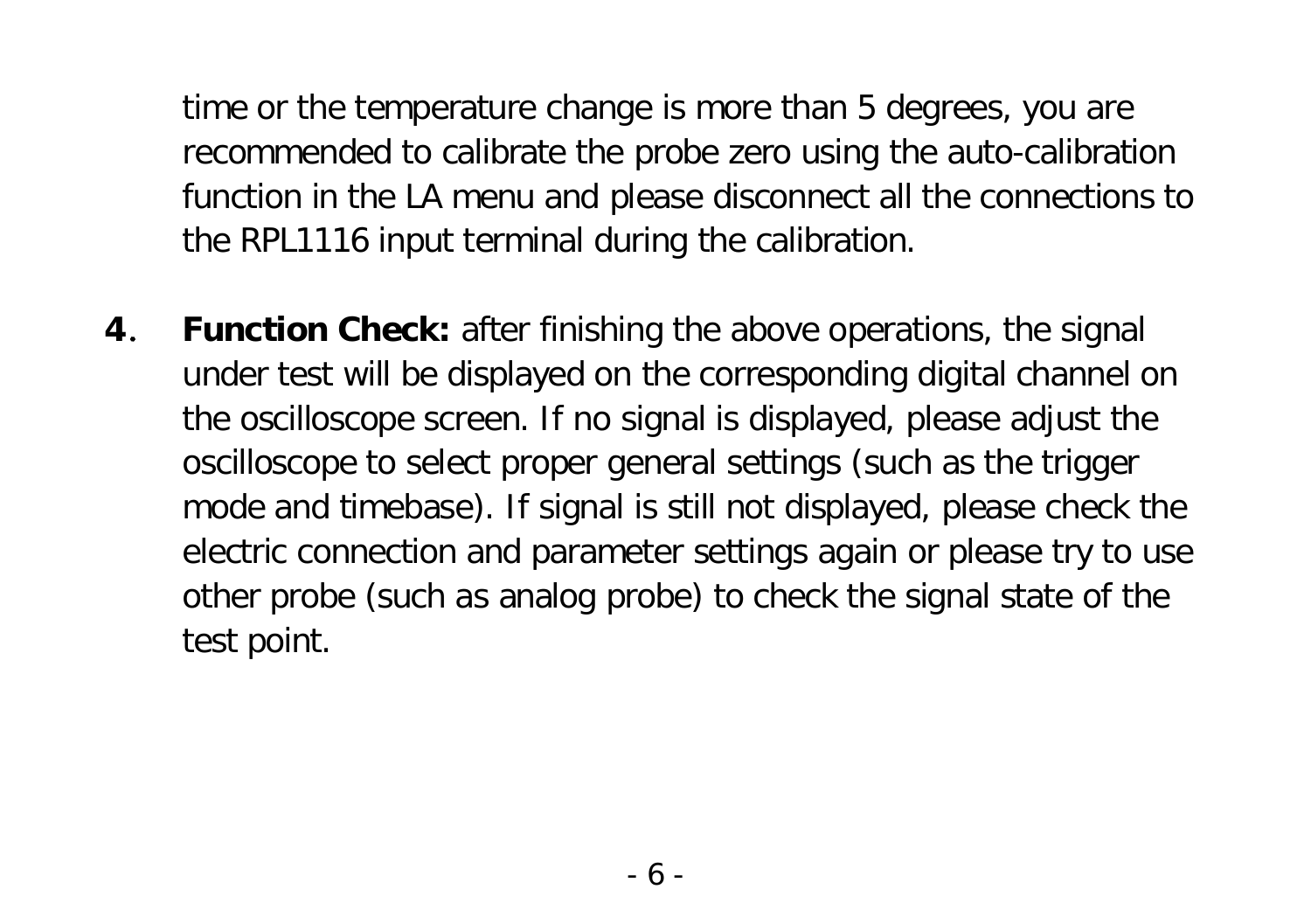# **Probe Specifications**

| Input channels             | 16                                       |
|----------------------------|------------------------------------------|
| Threshold range            | $±15$ V                                  |
| Threshold accuracy         | $\pm$ 100m V + 3% of threshold setting   |
| Max input voltage          | ±40V                                     |
| Max input dynamic range    | $\pm$ 10 V + threshold setting           |
| Min voltage swing          | 500 mV                                   |
| Min detectable pulse width | $10$ ns                                  |
| Input impedance            | 100 kΩ±2%                                |
| Input capacitance          | About 8 pF                               |
| Cable length               | About 90 cm                              |
| Lead length                | About 25 cm                              |
| Operation environment      | $0^{\circ}$ C ~ 50 $^{\circ}$ C, 0~80%RH |
| Storage environment        | -20℃~60℃.0~90%RH                         |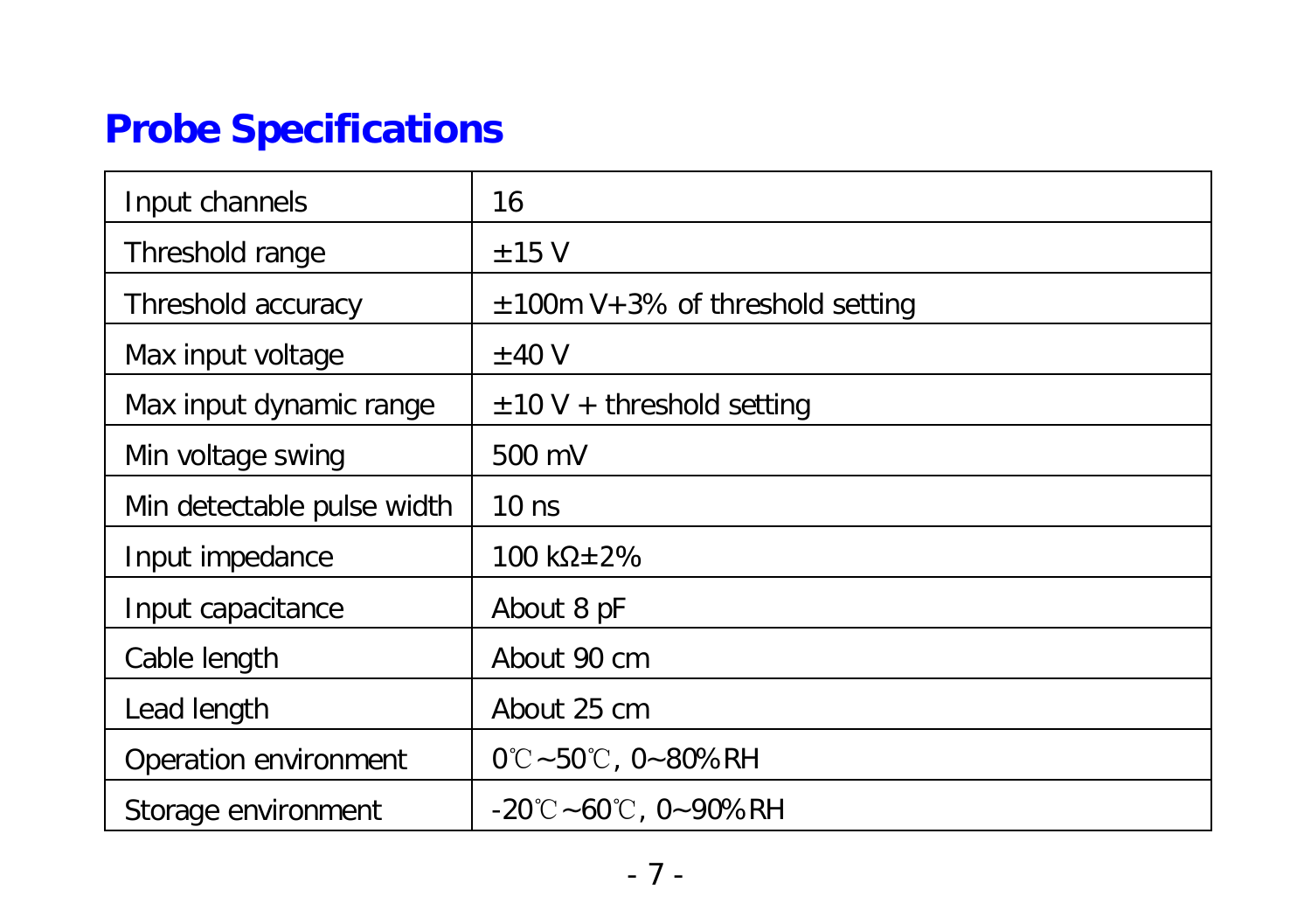#### **Accessories**

| Item | <b>Description</b>               | Quantity        |
|------|----------------------------------|-----------------|
|      | Main Cable                       |                 |
|      | Active Logic Head                |                 |
|      | Lead                             | $32(2\times16)$ |
|      | Grabber                          | 32              |
| 5    | Chinese and English User's Guide |                 |
|      | RPL1116 Packing Box              |                 |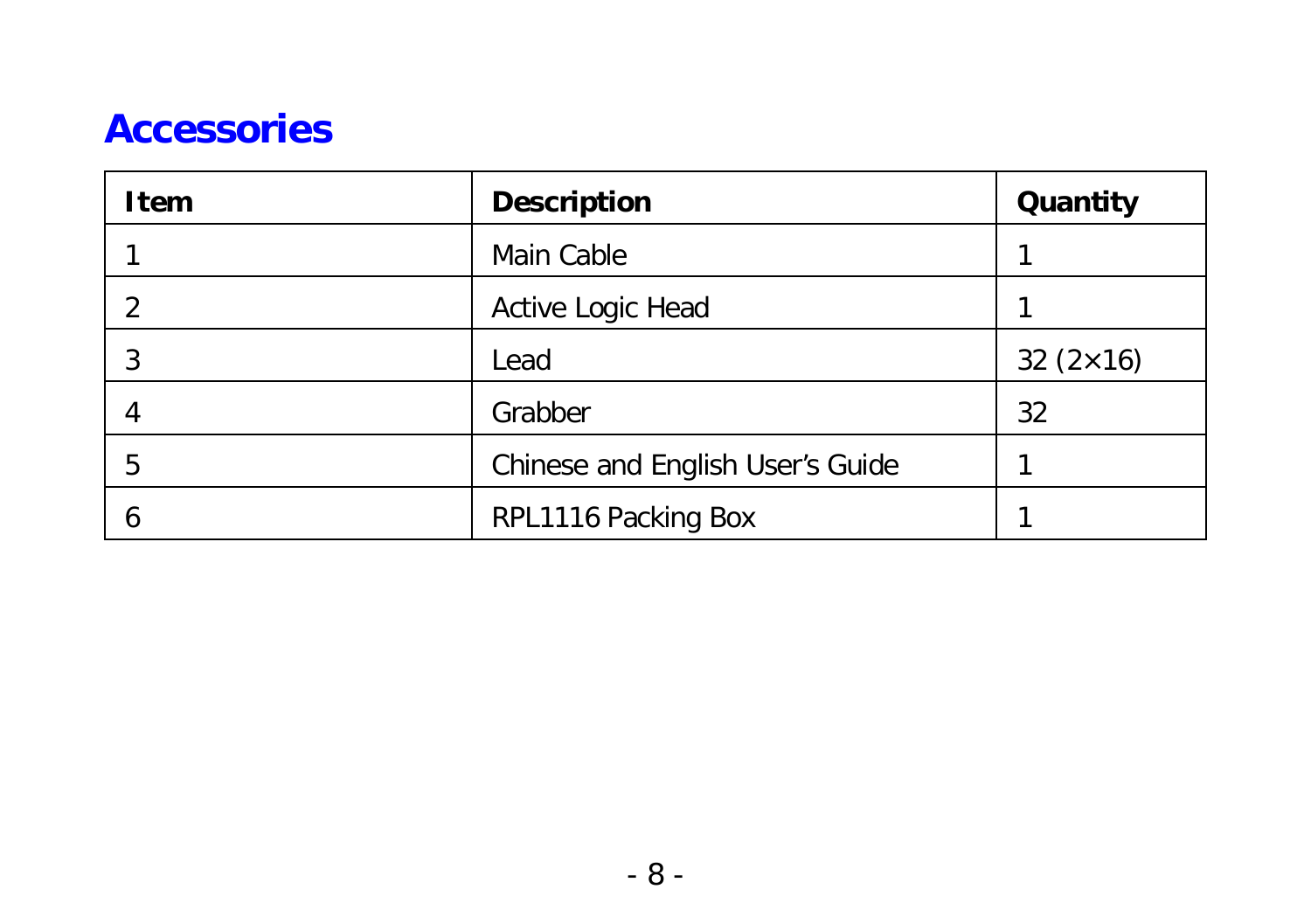# **Accessories Sketch Map**







Main Cable **Active Logic Head** 



Lead Grabber